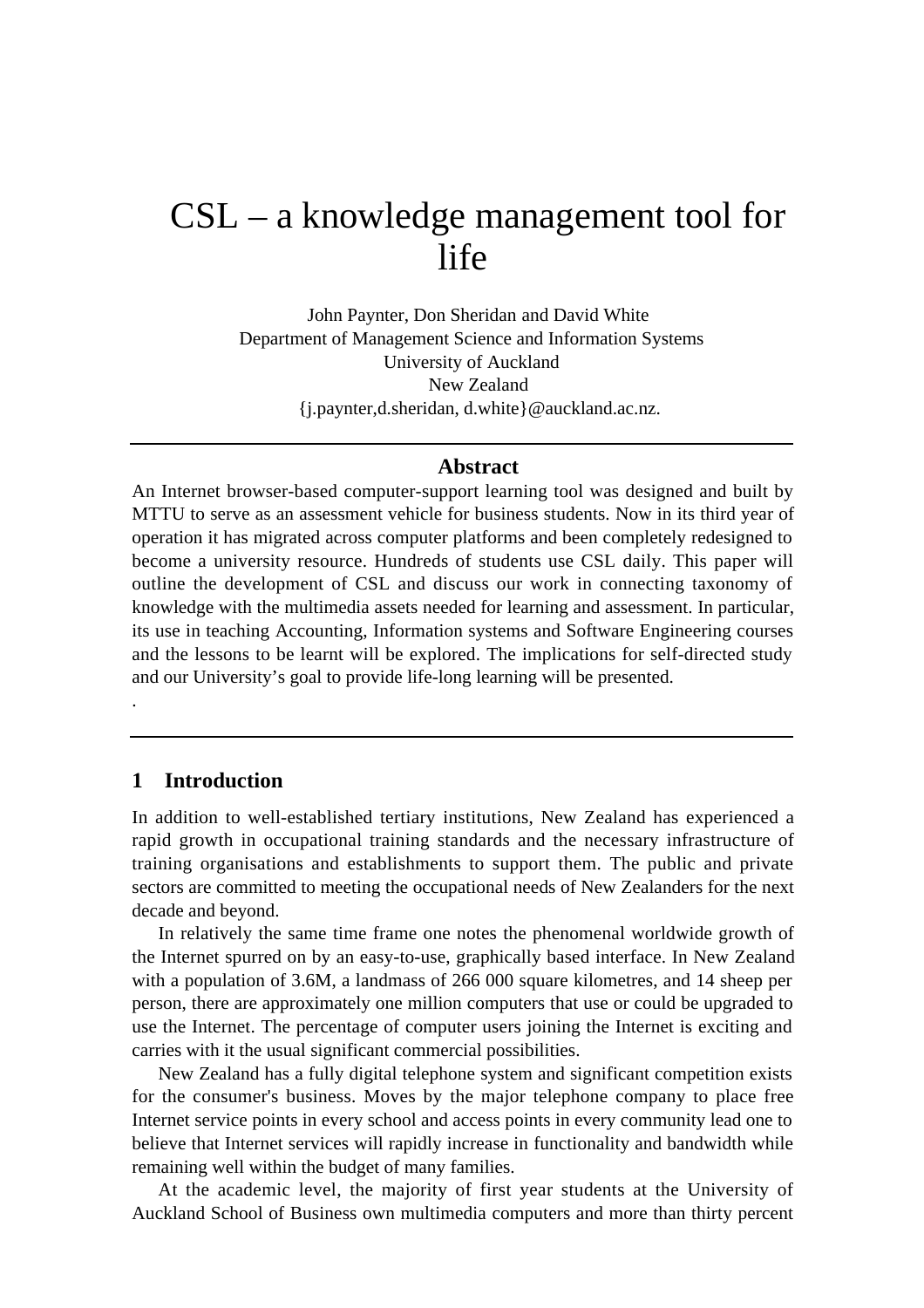used the Internet frequently from their homes before enrolling at the institution. The University recently signed a strategic agreement with a major Internet service provider to gain access and bandwidth well beyond what it could have arranged using internal university resources. With an enrolment of approximately 25,000 students we now have the capacity to handle more than 6,000 simultaneous users through Internet communications. The university is uniquely positioned to serve the nation with its knowledge resources. The challenge is to re-engineer these educational resources to suit the new medium.

As one answer to this challenge, a computer-supported learning (CSL) environment has been developed in the past three years by the Management Science and Information Systems (MSIS) Department of the University. CSL was built around the popular Internet browsers and was designed to support administrative, communication, instructional, resource management, and assessment modules. This Internet-based resource has become a platform for disseminating our knowledge resources using multimedia technology.

### **2 What is CSL?**

Computer supported learning (CSL) is a comprehensive structure for the organisation of the curriculum and the provision of individual learning programs, on-line access to instructional materials, electronic mail, resource booking, on/off line assessment, while providing the academics with audit trails and competency records. CSL was initially built on a Microsoft NT server using SQL 6.0. with Delphi and Java modules. It has since migrated to a multi-processor, Sequent NT and uses a software architecture that delivers active pages generated by  $MS$   $ASP$  +  $COM$  objects. The CSL data model includes more than 200 tables and 1000 attributes and is managed using an industry standard CASE toolkit (ERWIN), although this has been replaced in later stages by Rational Rose. Aspects of CSL's data model replicate those of the Registry with the result that the university's administrative systems can update enrolments in CSL as well as up-load marks from CSL. Naturally, CSL is platform independent since the browsers mounted on Macintosh or Windows systems worked equally well. In addition with the new software architecture CSL is database independent as well.

In this paper we will focus on two CSL features as they address the issue of life-long learning: the representation of knowledge and the provision of on-line assessments.

### **3 Bodies of Knowledge**

In the CSL data model all learning is related to what might be called a career, discipline or a body of knowledge (BoK). Many professions such as medicine, accounting, mathematics and information systems have well-articulated taxonomies. The New Zealand Qualifications Authority has technical training standards that also form BoKs since they provide a framework for learning and assessment.

The body of knowledge (BoK) for information systems has been developed over a number of years and based upon numerous studies by individuals and professional organisations [1,4,5,6,8].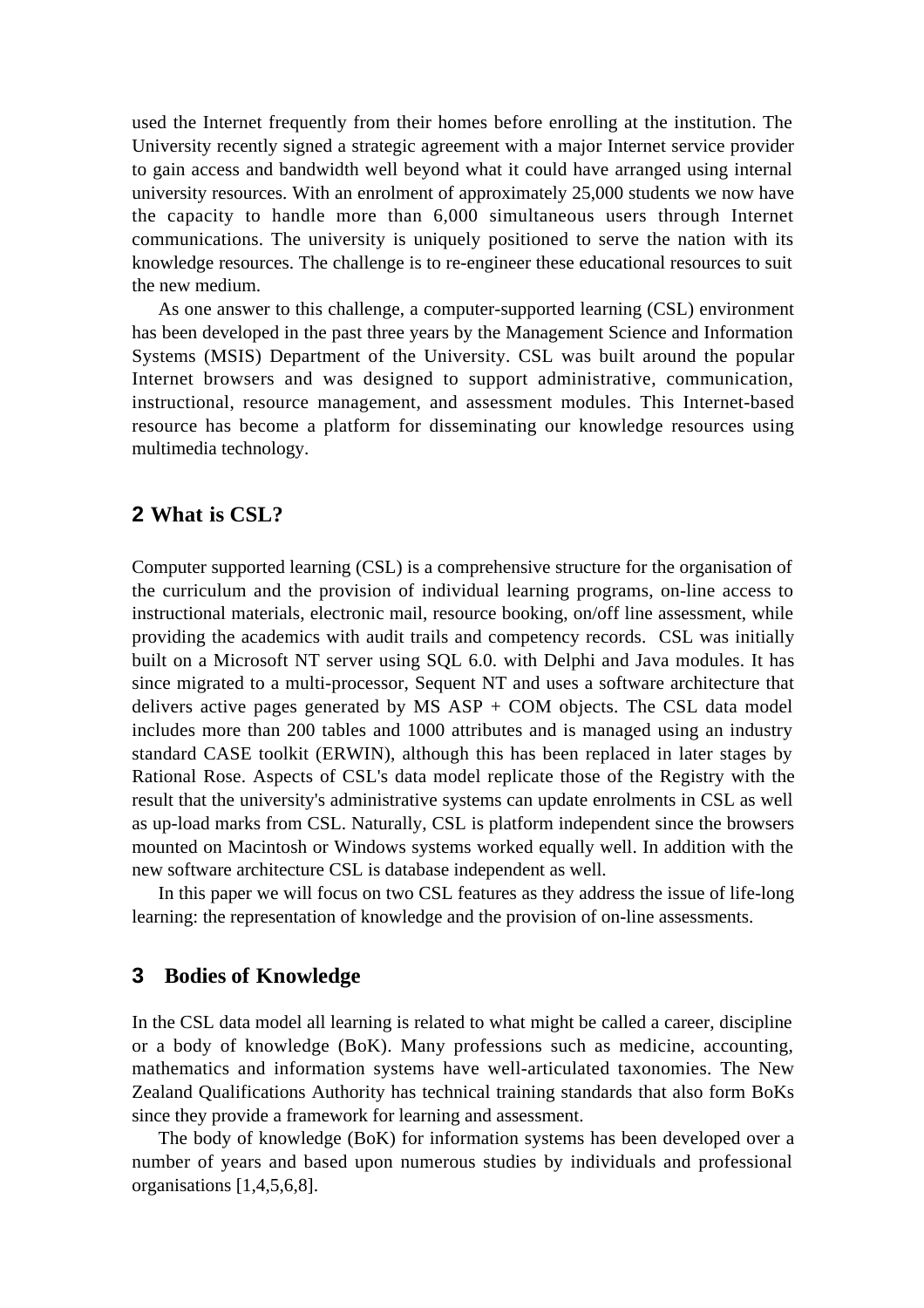In the past year, IS'97, has been proposed as a model curriculum by the AIS, ACM and DPMA [5]. IS'97 details hundreds of knowledge elements and classifies them in a variety of ways that includes the use of Bloom's Taxonomy of Educational Objectives [2]. Combinations of the knowledge elements form learning units that in turn form the basis of courses of study in IS.

Using CSL our MSIS department has modelled the body of knowledge for Information Systems to make a formal link between professional requirements, our courses of study, individual papers, and our assessments.

Building a link between assessments and knowledge elements has many benefits; one is the student's ability to plot their progress in their studies over weeks, months, or years. In our design, we retain students' achievement data. We can therefore provide a report on what parts of the body of knowledge the students have learned, what remains to be learned for a qualification, and what changes have occurred in the body of knowledge that were not available when they were taking their training. This latter feature should be useful for planning post-graduate sessions.

If post-graduate training or continued education is necessary then the differences between a student's personal accomplishments and their desired goal can be readily provided. In the case of obsolescent knowledge then the new knowledge elements are provided as links from the knowledge elements the student mastered earlier.

Under CSL students may wish to have their academic record stored at their former institution or at a central site and choose to query the system over the Internet. If privacy is an issue an individual may store their academic record on their personal computer and then use the Internet to compare their accomplishments with the current standards.

### 4 Learning through Self-Assessment

A dedication to life-long learning assumes the individual will be committed to continuous self-assessment. Many students have been put-off by their experience with "academic" tests and subsequent personal failure. Often failure was as much the failure to "read" the teacher as to read the book. Linking assessment with standards brings into the open the performance criteria expected and the conditions under which the assessment will be given. Under such systems students who often thought of themselves as failures find a new enthusiasm for learning. Learning can often be at the student's pace and assessments can be arranged when the student has practised enough to feel confident of success. The student feels less stress when the nature of the assessment, its conditions and timing can be controlled to some extent.

*Assessment should not dictate curriculum or be unmanageable. It must be fit for the purpose. It should be a process linked to learning, not a separate entity. Its impact should have positive, not negative consequences for learning* [11].

So long as a student answers things correctly or *fails to get confirmation that all is not well*, there is very little that will disrupt their learning processes (somnambulism). Thinking and explaining will trigger learning. Given the typical university setting (large enrolments, shortage of time), the opportunity to personally question each student some time during the week's lectures is extremely unlikely. How then can one provide the opportunity to challenge their learning, in effect provide for failure, in a setting that will build on the failure, by providing explanations to initiate deeper thinking? With the thought in mind that "Real learning doesn't occur until the learner fails" [15] CSL tests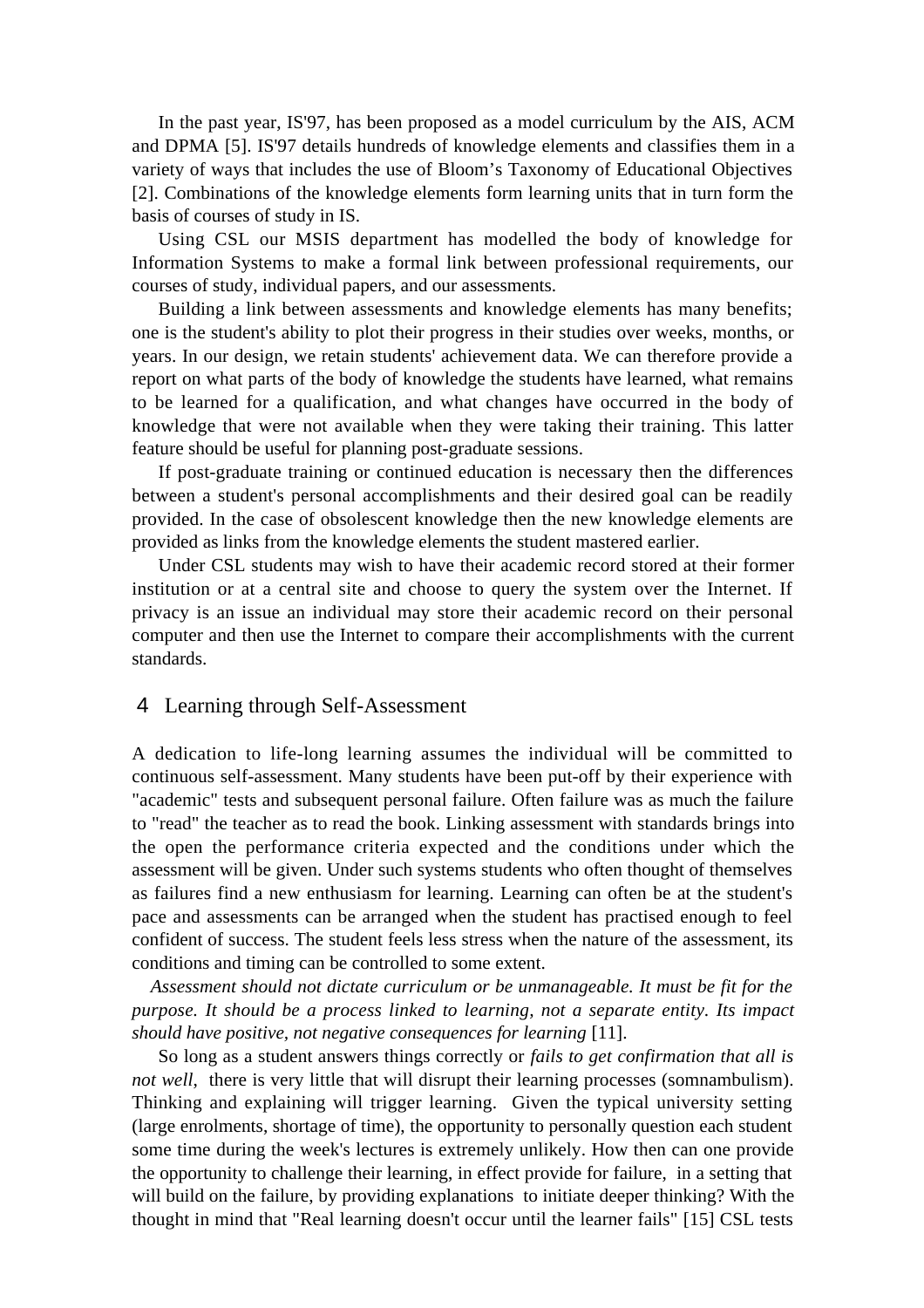have been scheduled weekly throughout the courses, so that this necessary feedback is initiated at an early stage.

 CSL has been designed to support all known types of assessment ranging from online assessments involving multiple-choice, text, numeric, or pointing questions to data from off-line assessments such as "hands-on" evaluations. On-line assessment items may include multimedia such as graphics, still or moving video, and audio messages. Thus, the multimedia contribution could be anything from heart sounds to a short compressed video. CSL has been designed to make use of existing and future multimedia options on the Internet or the client's system.

# **5 Past Results**

In its first semester CSL provided 6000 on-line quizzes, and marked 1800 off-line tests for 1200+ students. It also supported a grade book and resource booking systems. Each student's quiz was selected from an item bank and matched the requirements set by the instructor. During a quiz the student could review all of the questions, answer them in any order they wished, change their minds, check the answers to be submitted and finally exit the quiz. Immediate feedback included a score and was followed by a detailed diagnostic message sent to the student by email. CSL was able to generate detailed feedback messages. For example, each answer option of a multiple-choice question could have a separate message. Precise remedial recommendations could be given if the author had the energy to write them. Every action the student performed online was stored - including if they changed their mind and when it happened. The diagnostic feedback for both on-line (weekly) quizzes and term's tests is generated through the data model that links course references and assessment items. The system has a high level of security; passwords can be provided that have a life span of less than a minute. If there is any technical failure during the quiz, CSL has always stored the student's last response.

CSL is now a much more sophisticated environment. Many forms of course management, assessment and feedback can be provided by the computer system (server). However, the end-user's experience will be governed by the strengths and limitations of HTML and the bandwidth available, Our preferred solutions, including JAVA, have provided quite a challenge due to differences among the browsers for the various platforms. These problems will be overcome with time. In the meanwhile much useful material can be presented using the authoring tools available in such products as Office 97 and Netscape Gold. Media are prepared using QuickTime and Real Audio / Video.

To date CSL has been used as part of the on-line learning strategy in Information Systems (five Papers) and Accounting (two papers). An additional four papers use it in disseminating feedback or other administrative matters (some use it solely for booking terminals). In all 33 paper offerings have used it in the five semesters since its inception. In 1997 CSL was used by 4,959 of the 54,803 student-paper enrolments in Commerce and delivered 21,078 individual assessments. For the Database Management System paper this has comprised 3,390 assessments for both semesters of 1997. Details of the Cecil site's usage can be found at http://www.cecil.edu/usage.

### 6 Types of Thinking Skills and Questions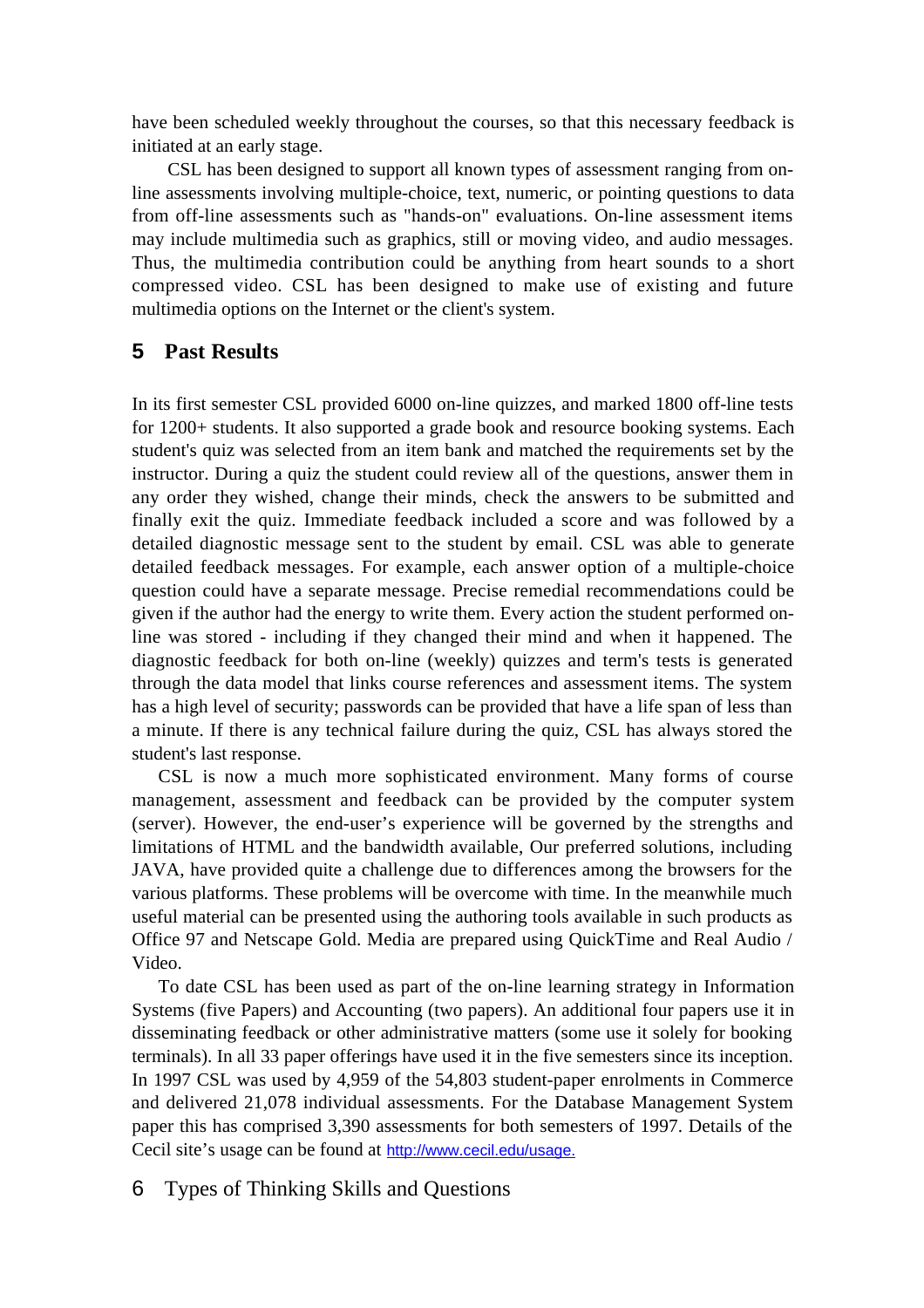Bloom [2] outlines the different types of thinking skills that may be tested. These are Knowledge, Comprehension, Application, Analysis, Synthesis and Evaluation. It is possible to devise questions that test these different instructional objectives. They also state that multiple-choice items are considered to be the most effective of all the test items. Other examples of question types include: True-False, Matching, Fill-In, Essay and Problem. The primary disadvantage of multiple-choice is that they are the most difficult to construct. In particular it is difficult to construct enough suitable distracters. The Item Analysis report (Table 1) highlights the non-distracters (i.e. those options not chosen by questionnaire respondents). Generally the questions constructed followed the guidelines laid down by Ortiz and Lewis [12].

Some criticisms were raised as to the use of multiple-choice questions. People felt that they were only useful for testing knowledge and comprehension. One challenge then was to construct questions that tested higher order skills. The questions were based on the course text "Modern Database Management" by McFadden and Hoffer [10], supplemented by case studies and other examples. 415 questions were prepared for the 1997 first semester Data Base Management Systems class taught to the BCom, BSc and BTech programmes at Auckland University's City and Tamaki campuses. In 1998 a new text book [14] was adopted for the paper. Unfortunately this required much rework of the existing questions and the addition of new questions based on the item bank that came with the text. For the first time multiple choice questions were incorporated in the term test and the final exam for this paper.

### **Table 1: Extract from Item Analysis Report**

| No.  | Option                                        | Percent |
|------|-----------------------------------------------|---------|
|      | Competition from other operators.             | 12%     |
|      | Information is lost if the back-up fails      | 6%      |
|      | Tourist boards reluctant to use the computer. | 24%     |
|      | None of these are potential threats.          | 0%      |
| $*5$ | All of these are potential threats.           | 53%     |
|      | None                                          | 0%      |

Which of the following is not a possible threat to the homestay business and FLASH system? (1 Mark)

75%

Non-distracters: 4 Item discrimination ratio:

Percentage of top 27% who got the question correct: 100%

Percentage of bottom 27% who got the question correct: 25%

Feedback for correct responses: Correct.

Feedback for incorrect responses: This is only one of the threats. There are many types of threats both external and internal to the system.

### 7 CSL quiz evaluation

The process was very much a learning curve for the teaching and CSL support staff as well as for the students involved - very few had used CSL in the Stage I paper the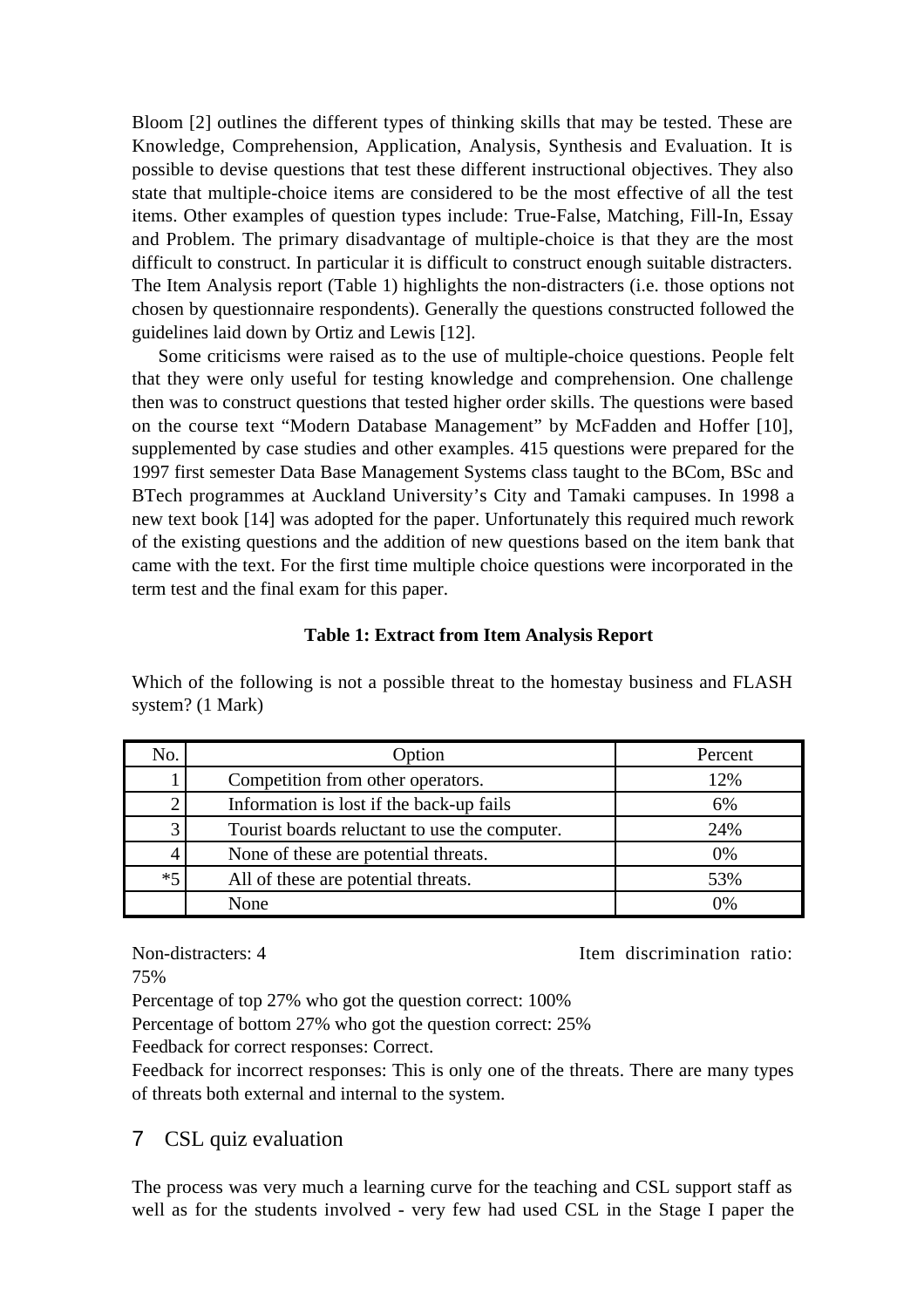previous year. A range of multiple-choice questions was written to test all of the types of skills outlined in the previous section. This caused problems with the existing application. For example in some of the questions the stem, options and feedback messages were all longer than the 256 character strings initially supported. An earlier limitation was the maximum string length of 50 characters for text variables –some questions have to be edited now that this has been relaxed. In addition text variables are not shared across questions or references. Some questions required formatting which either had to been incorporated into the CSL application or could not be supported. Examples of the former included the use of variables, of the latter - the use of figures and tables.

Overall, across the campuses and semesters, between 77% and 86% of those still enrolled at the time of the final exam sat the quizzes. However it is not possible to make an independent statement on the effectiveness of the quizzes as a learning tool. For example, although students requested that quizzes on previous topics be made available, it is possible that the request was made in order to help pass the quiz questions in the final exam rather than to aid in the understanding of the concepts presented in them. However, in the previous year the quizzes were not incorporated in the final exam and students requested that they be made available (refer to section 8).

In contrast with other papers, the database students could sit the tests at any time in the week at their own convenience. Provision was made for them to access the quizzes from external terminals. They could use their texts and any other appropriate form of assistance.

Item Analysis was performed on the completion of each test. Particular note was taken of the individual item's difficulty, the Item Discrimination Ratio (IDR) and the distracters chosen by the students. (IDR is calculated from the difference between the top 27% and bottom 27% of students who got that particular question correct. The top and bottom groups were formed based on the students' overall performance in the quiz.) The item's difficulty and distracters were used as feedback by the course instructors to remedy problems encountered by the students and the IDR to examine questions where a negative score suggested that the item needed improving.

As a result of the response obtained from the students surveyed (see the next section) the feedback messages for incorrect answers (distracters) were improved. In order to improve the migration to the different text the questions were made more generic. Individual questions also were improved. Where analysis of the results (using the Item Analysis program) indicated questions caused difficulty - either by having a low score or a negative discrimination coefficient - they were rewritten. For example, in one instance a question with a negative discrimination coefficient was altered by appending an instruction to the students: "Think about it - the answer is not as simple as it might seem to be." This resulted in an increased score for it in the second semester and a positive discrimination coefficient.

### 8 **Evaluation of CSL and its interface**

At the end of the first semester in 1997 a voluntary questionnaire was administered to the class. This was repeated in the second semester (the comparable results are given in brackets). Twenty-nine students responded to the questionnaire, which was itself administered as a CSL test (and a further 109 in the second). The questionnaire examined two aspects. First, the interface design of CSL and second, the value that the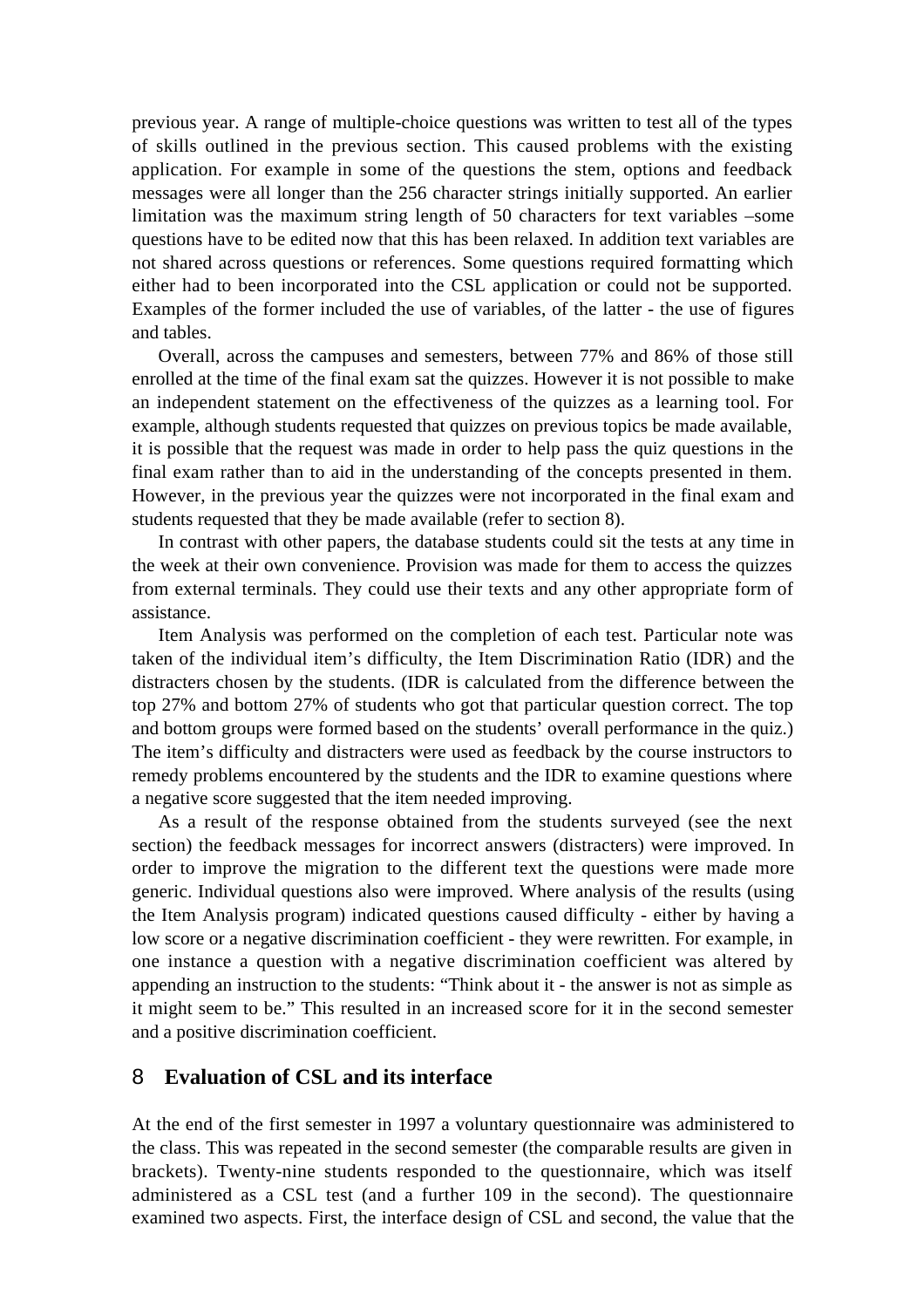students placed on using the CSL quizzes to prepare for the course's overall assessment. The results have been summarised as follows:

1. Approximately 7% (13%) always used CSL from home while approximately 17% (65%) accessed it from home at some time.

2. Ninety-seven percent (90%) said the first time they used CSL it was very easy, easy, or OK. This positive response grew with successive uses. Only 3% (1%) thought the interface was bad

3. The only question where CSL did not score highly was in the usefulness of its error messages. Slightly more than 50% (62%) of the people found the feedback messages useful.

4. Ninety percent (85%) indicated that they would use CSL as a study aid even if there were no credit given for the practice! Ninety-seven (89%) percent would use CSL to look at their marks in other papers and 67% (71%) would like to take CSL tests for their other papers.

In general the students were happy with the interface, would sit voluntary tests (i.e. those not contributing toward their final grade) and considered the process to be advantageous. They felt that more detailed feedback was required as to the results of the individual questions. To some extent the feedback was improved in the second semester items.

It should be remembered, however, that there was initially only a 24% (42%) response rate to the questionnaire. Although this is higher response rate than that usually recorded by mail surveys, it still represents only 29 opinions from a class of 121 first semester students but a respectable 42% from the second. Nonetheless we remain optimistic about our findings. The initial response rate was low, but the responses were encouraging and provided a basis from which the process of improving the CSL approach was continued in the second semester and subsequently over the summer. During the first semester of 1998 the feedback facility was enhanced. This enabled the instructor to tailor the feedback's presentation. Indeed feedback could be provided upon completion of each individual question.

# **9 Case Studies**

In 1995 ten case studies were devised and used to teach the first year Information System courses [13]. These were presented during weekly tutorials. Students were examined on them using a combination of multiple choice and short answer questions during the tutorials and short essays in the final exam. At present 211 multiple choice questions have been written based on these quizzes and made available through CSL (Table 2).

| Case                                    | Count |
|-----------------------------------------|-------|
| <b>Bungy</b>                            |       |
| Flash                                   |       |
| <b>Instant Insurance and Kwik Klaim</b> |       |
| Kuala Lumber                            | フマ    |
| Open All Hours                          |       |
| Power Saver                             |       |

**Table 2. CSL questions based on case studies**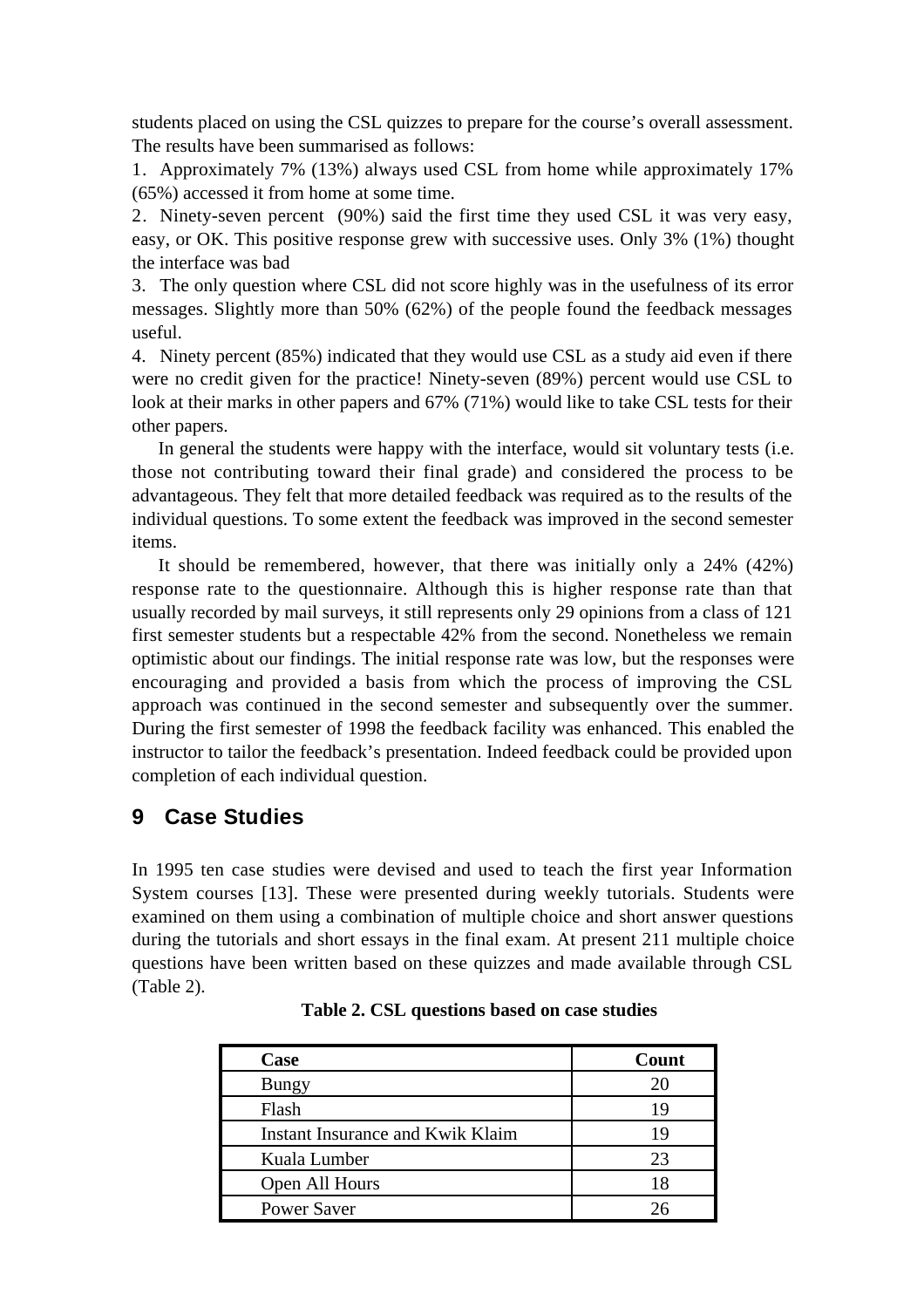| The A Team                |    |
|---------------------------|----|
| <b>Tripro Engineering</b> | 23 |
| The Auckland Warriors     | 23 |
| William Ellison           |    |
| Total                     |    |

The classes of artefacts present in case studies were modelled in the ERWIN case tool. This allowed the questions to be cloned from the initial case. Using variables in both the question stems and multiple choice options has effectively increased the variability in the questions. This mitigates against the tendency of students in collaborating to 'learn the answers'. The quizzes based on these cases are as yet untested on the types of classes they were designed to facilitate. With the change to semesters, the cases and tutorials were dropped from the course schedule. They may be used if an Information Systems paper is taught as a service course to Arts students. A CSL evaluation quiz would be run at the completion of the exercise.

We would also like to internationalise the use of these cases by making them available to other organisations and to extend the range of cases available. The quizzes are available at the following web site:

http://cecil.msis.auckland.ac.nz/Session/RequestLogin.asp and the IDs and passwords required to run the quizzes can be obtained through there or by contacting the authors.

## **10 Enhancements**

Several enhancements have been started or planned. These will extend the use of CSL to other courses.

### **10.1. Template marking sheets**

Marking sheets were devised to use in the Stage II and III Systems Analysis and Design courses. These allowed the assignment setter to compose a list of features expected in each answer. A weight can be established for each feature and the assignment graded by giving a mark for each point. Thus each assignment is graded and the students can receive feedback messages advising them of areas of weakness. The advantages of this approach include uniformity of marking, fairness of the marking system, automatic entry of marks in Gradebook, remedial feedback for the students and detailed analysis of the results by the examiners.

### **10.2. Questionnaires**

CSL can be adapted to analyse questionnaires entered either real-time by the subjects or from paper-based forms at a later stage. Indeed, the former was the approach used to analyse the CSL interface. At present references are tied to courses and sign-ons to enrolments. CSL is being rewritten to allow more flexibility in this regard. This will open up access to the database to anyone with Internet access provided that they have the appropriate session passwords. The respondent's anonymity can be guaranteed if this is required.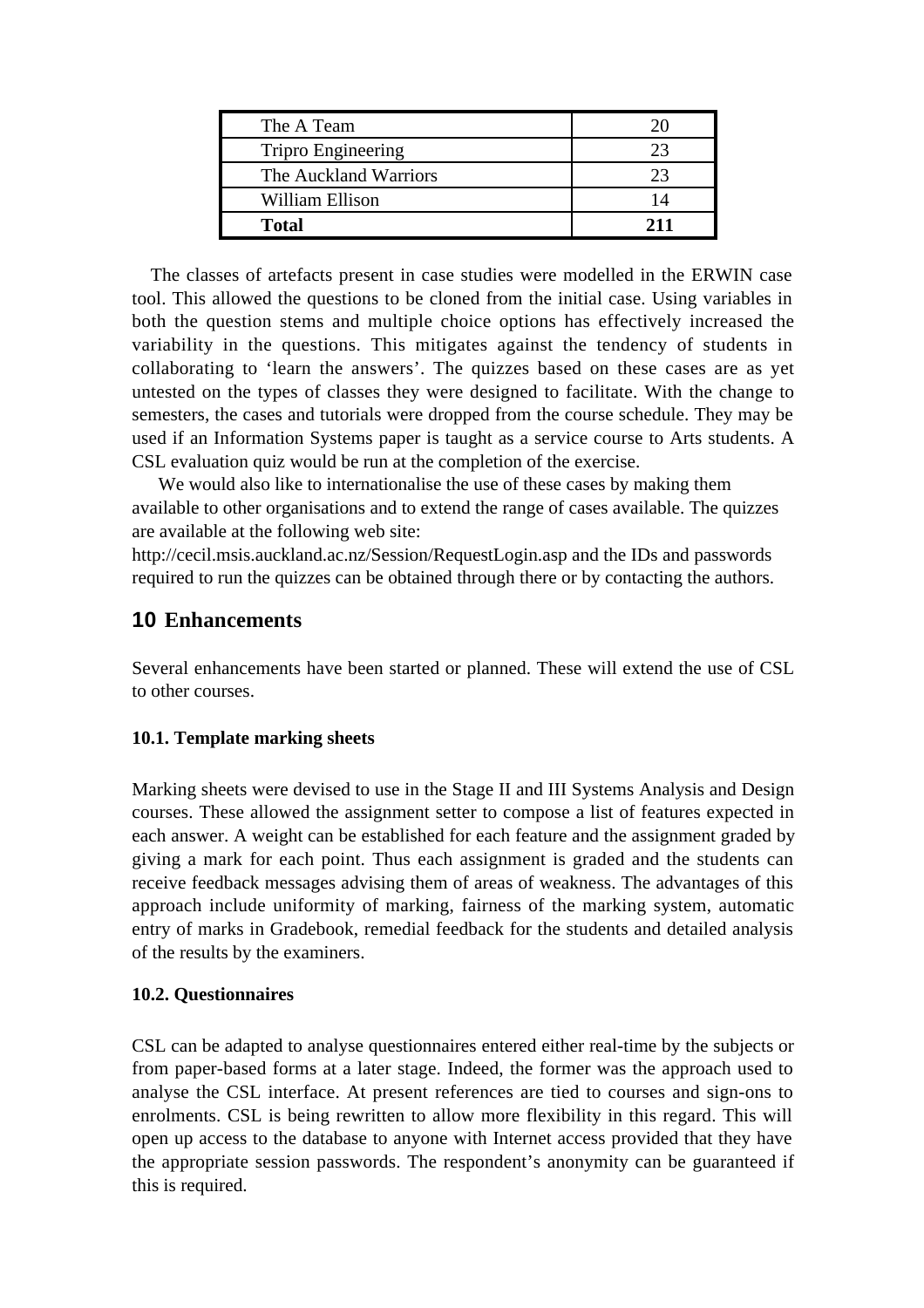#### **10.3. Advanced questions**

At present the variables available to be used in CSL are either text variables or mathematical expressions that can be evaluated using Excel. Other than in physical design, there are few opportunities available in Information Systems to use the latter, however they are extensively used in the Accounting papers. It is hoped to create a SQL interface to increase the range of questions available. This will have a twofold benefit. The range of question (options) will be increased and questions will be able to be set on SQL syntax and evaluation.

For the database course, the initial 415 questions have being augmented from other sources including the more recent edition of Rob and Coronel used in 1998 [14]. In all there are now over 1,000 questions for the database course, many of them including variables and graphics.

### **10.4. Student-authored questions**

For the Software Engineering paper taught in the second semester 1998 a different approach will be used. Students will weekly submit questions based on each of the chapters studied that week. This is based on the premise that having to 'teach' a subject is one of the best ones to learn it. By this means a test bank will be established that can be used for assessing students later that semester and in subsequent semesters.

### **11 Other approaches**

No other Computer Assisted Learning product currently available provides the flexibility generated by CSL. In particular the use of variables to increase the randomness of questions was invaluable given that the students could run the quizzes outside supervised sessions. Commercially available assessment systems (Top Class, WebCT, etc.) lack both the flexibility in designing questions and the ability to tailor the delivery and format of the feedback messages.

Other organisations have used alternative web-based strategies for managing distance education. For instance, LODGEiT is used at Southern Cross University for assignment management. Assignments can be submitted, marked and feedback provided via the Internet [3]. The project authors summarised that such a system offered the advantages of being cost-effective, secure, having a fast response, human-resource efficient and paper-less. As can be seen from the previous discussion that CSL too offers these advantages. These points assume importance as we redefine the role of the University in disseminating knowledge.

### **11 Conclusion**

We believe computer supported learning, easily accessed through the Internet, can provide useful assistance to our community. CSL may become one of the means by which the university reaches out to its constituency to fulfil its mission. Universities create, organise, store, disseminate, and assess knowledge. Our computer systems can be designed to intelligently deliver our traditional services; and, if permitted, to acquire,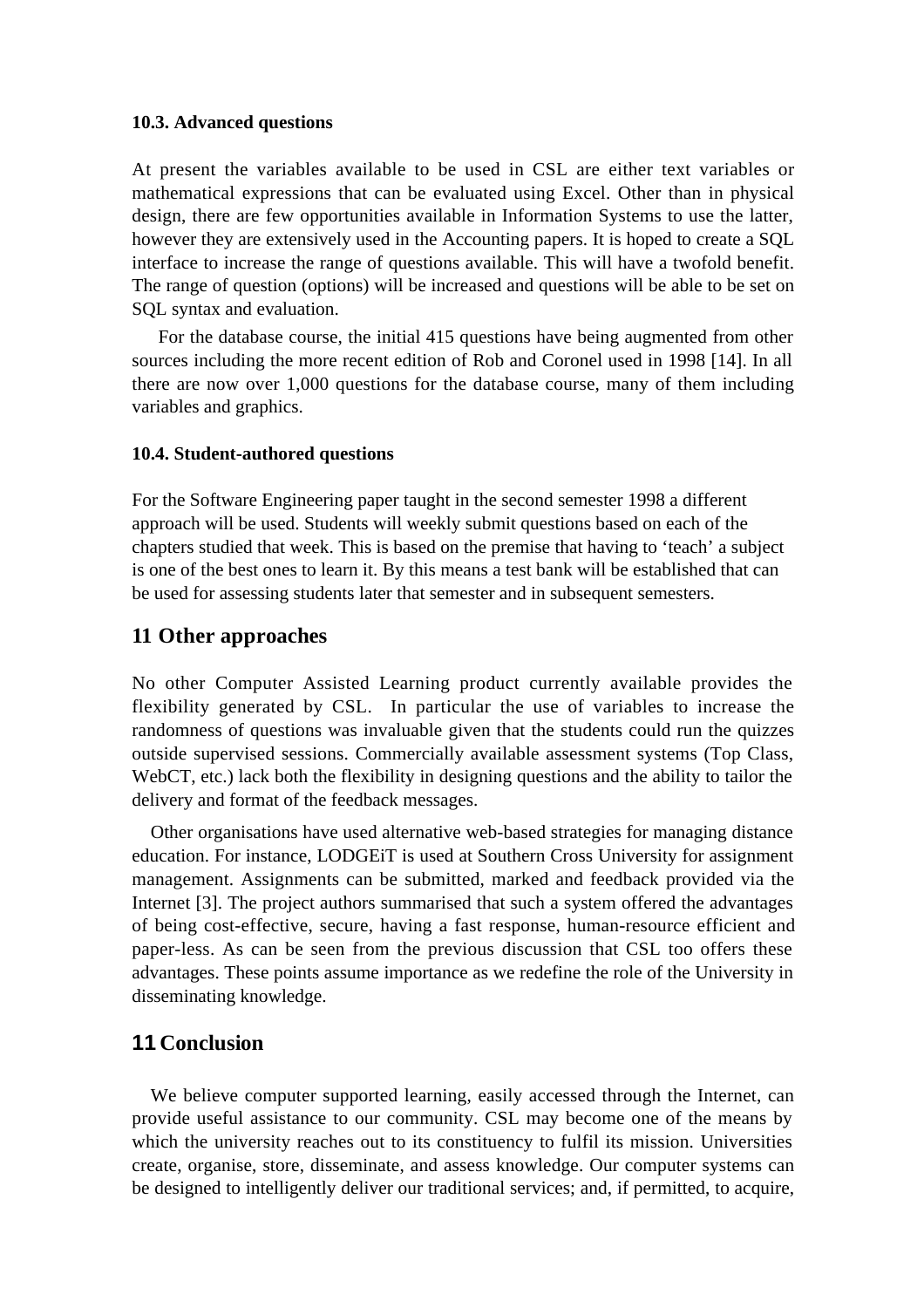analyse and model groups or individual's learning achievements. Academics will not be replaced but their role as a guide and a resource will be emphasised.

The use of CSL in the database course was a preliminary approach to enriching the learning process by taking a different perspective. There was no attempt to come up with a research model. We do believe the that the use of CSL enhances the courses and will continue the work. We would like to hear about some good research models to check the usefulness of the work.

Institutions that place their bodies of knowledge, curriculum and their assessments in the public domain will persuade New Zealanders that they are progressive, goaloriented and successful - a necessity to maintain the competitive-edge in the global marketplace?

#### **Acknowledgements**

Teaching Improvement Grants, from the University of Auckland, have been awarded towards the costs of preparing the case study questions and the advanced (database) questions.

### **References**

[1] ACM*. ACM Recommendations for Information Systems, Volume II*, ACM Committee on Computer Curricula of the ACM Education Board, ACM, New York, NY, 1983.

[2] B.S. Bloom, (ed.). *The Taxonomy of Educational Objectives: Classification of Educational Goals. Handbook I: The Cognitive Domain*, McKay Press, New York, NY, 1956.

[3] R. Brynes, J. Dimbleby, B. Lo, S. Plunkett and G. Stuart, "Utilising the WWW for Assignment Management: The Development of a Working Prototype at Southern Cross University", *Proceedings of The 3rd Pacific Asia Conference on Information Systems*, Queensland, Australia, 1997 pp 321-333.

[4] J. Couger, (ed.) "Curriculum Recommendations For Undergraduate Programs in Information Systems", Communications of the ACM, v. 16, n. 12, December 1973, pp 727-749.

[5]. G.B. Davis, J. T. Gorgone, J. D. Couger, D. J. Feinstein, H. E. Longenecker, Jr., "IS'97: Model Curriculum and Guidelines for Undergraduate Degree Programs in Information Systems". *Database*, v. 28, n.1, (Winter 1997), pp i-94.

[6]. DPMA *DPMA Model Curriculum*, published by DPMA, Park Ridge, IL, 1986.

[7]. IRMA, *The Information Resources Management Curriculum Model (IRMCM): An International Curriculum Model for a 4 Year Undergraduate Program in IRM*. A Joint Activity of IRMA and DAMA, IRMA, Harrisburg PA, 1996.

[8]. IEEE, *Draft Report on MSE-80: A Graduate Program in Software Engineering*, IEEE Software Engineering Subcommittee of the Computing Society Education Committee, 1980.

[9]. H.E. Longnecker Jr., J. D. Clark, J. D. Couger, D. J. Feinstein, J. T. Clark, "*IS'95:*.Model Curriculum and Guidelines for Undergraduate Degree Programs in Information Systems A joint activity of DPMA, ACM, ICIS, AIS." School of CIS, University of South Alabama, Mobile, AL, 1995